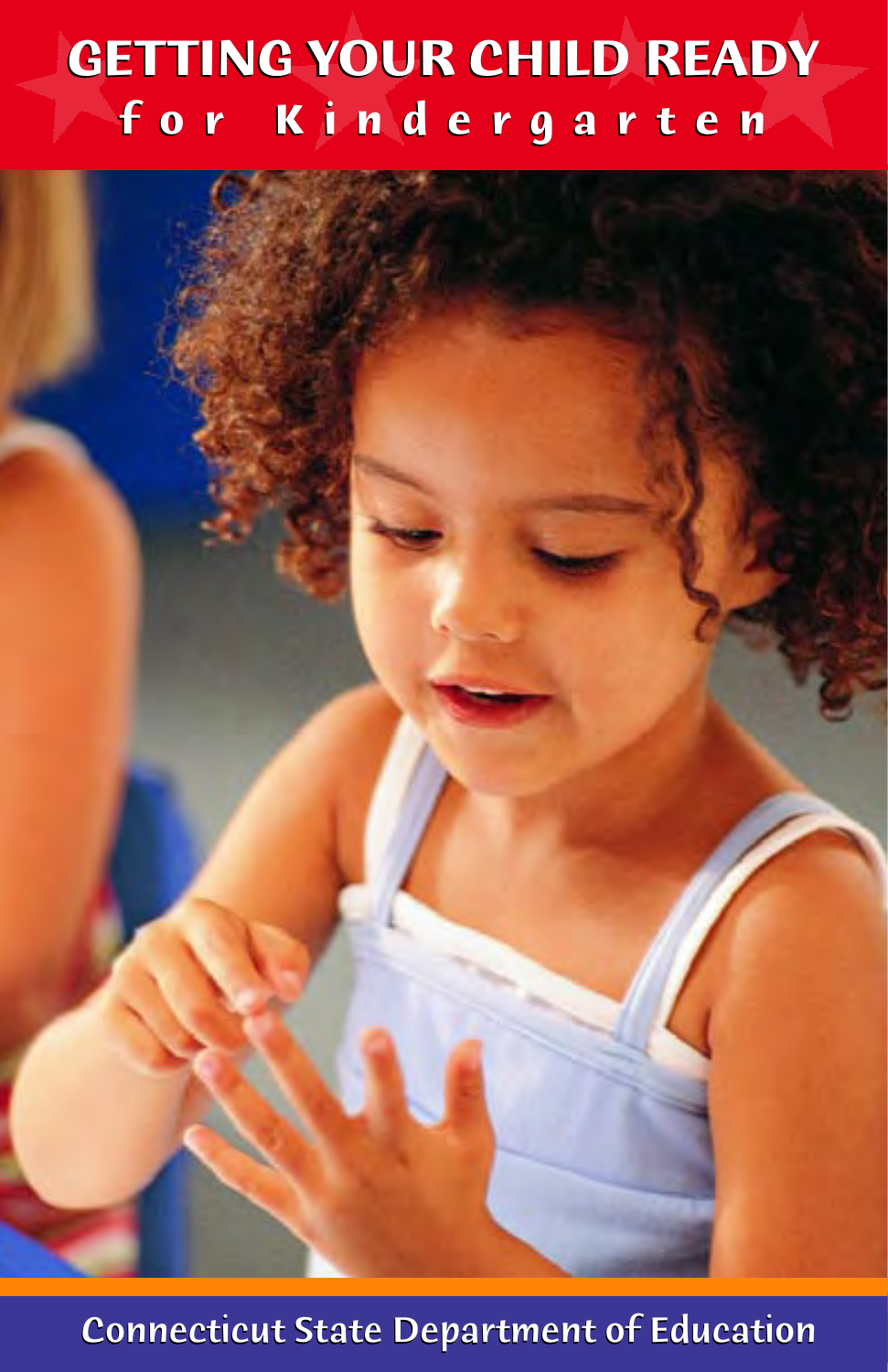F amilies are their children's first teachers. Parents can help their children enter kindergarten feeling happy, confident and safe. Share what you see and ask your child questions. Note what your child finds interesting and then join him or her in his or her interests. Children love to explore new places, ideas and things. Spending time with your child is more valuable than any toy. Enjoy this time with your child; it passes by quickly. The suggestions in this booklet can help your child develop key thinking and learning skills for kindergarten.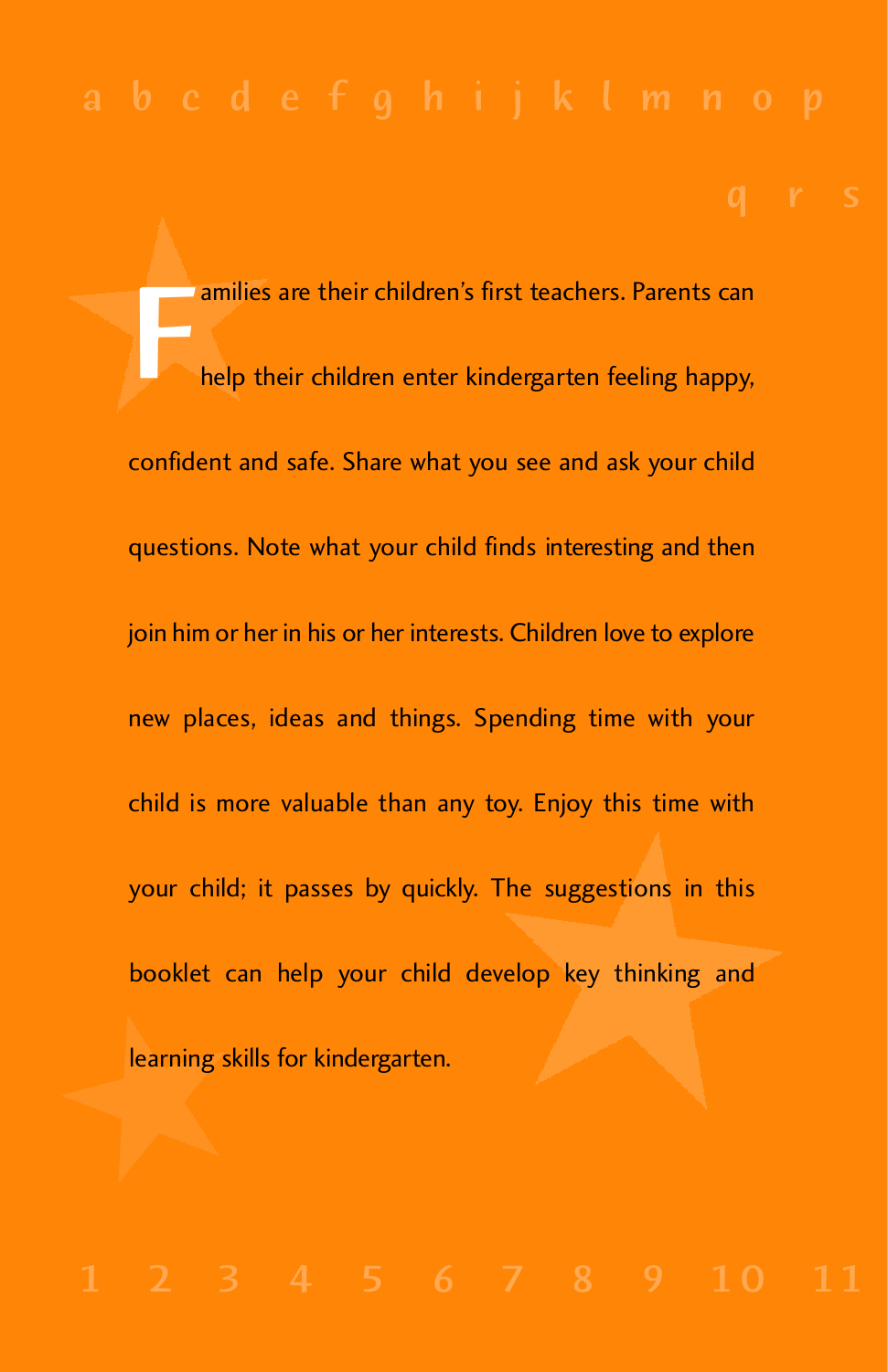## **SPEAK AND LISTEN**

**Before your child enters school, he or she should be able to:** 

Use and understand many words.

Speak in complete sentences.

Ask lots of questions.

Say and notice words that rhyme in stories.

Make up and share personal stories about his or her interests.

**To help your child be ready for kindergarten, you can:** 

Use new words daily as you play together and go about everyday activities. For example, "I am going to a mechanic to have my car fixed."

Be a model for your child by speaking in complete sentences with five or more words per sentence. Help your child to add words to complete his or her sentences.

Listen carefully to your child's questions, and together spend time to find out the answers.

Say and sing nursery rhymes, rap and poetry, and play rhyme games. Help him or her to repeat the words that rhyme. Help your child to make up his or her own funny rhyming words.

Listen with interest to your child's stories, make comments and ask questions. Share your own stories. Show your own childhood photographs and tell stories about them.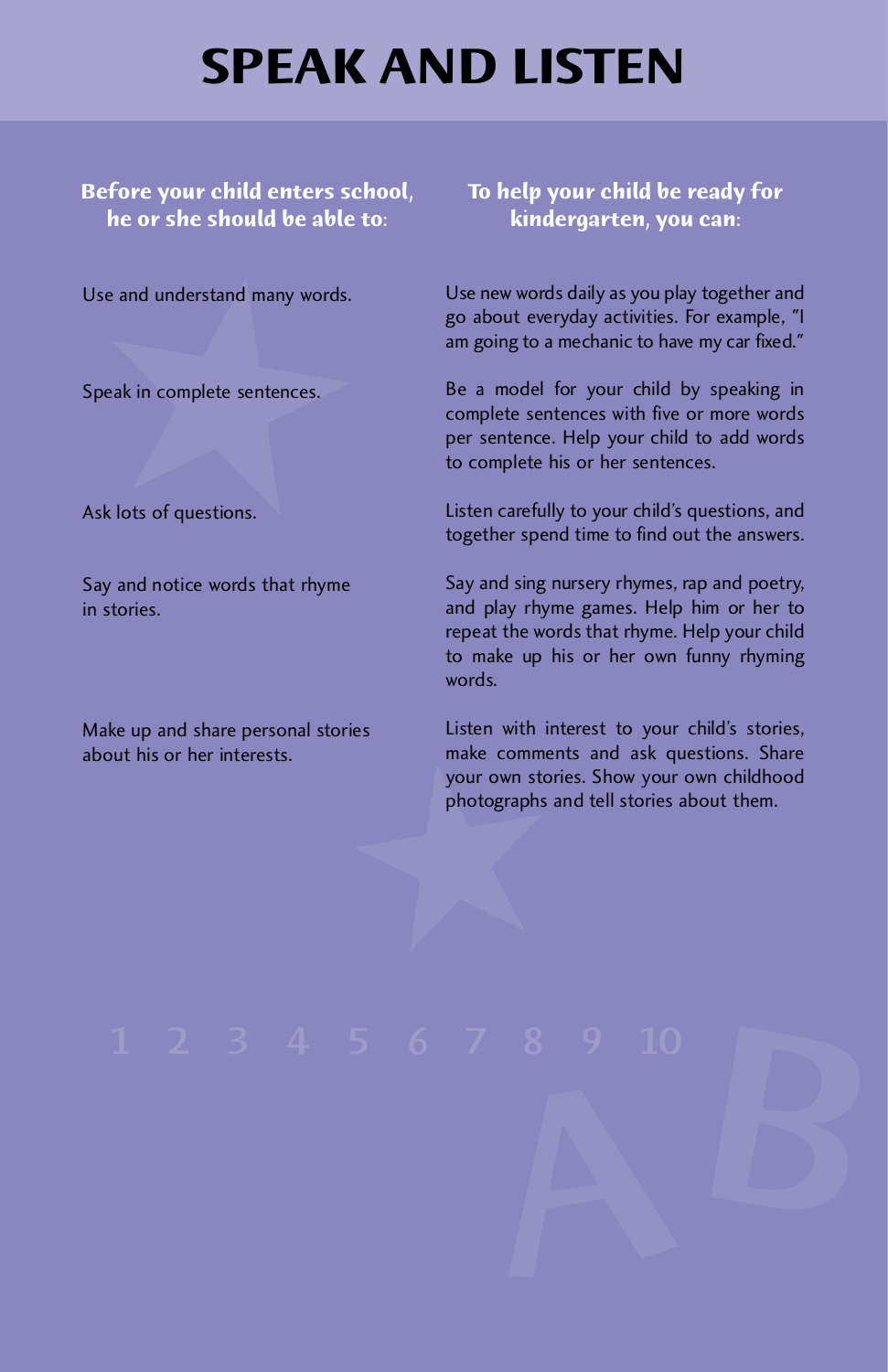## **READ AND WRITE**

#### **Before your child enters school, he or she should be able to:**

Select familiar books and tell why he or she likes them. Retell favorite stories from books.

Hold a book upright.

Identify letters of the alphabet.

Recognize letter sounds.

Recognize, copy and print his or her first name.

Hold a pencil and write with it.

### **To help your child be ready for kindergarten, you can:**

Take your child to the library to select books. Read with your child and discuss things that your child likes about the books. Read books that your child likes over and over.

Read books often with your child so he or she learns how to hold and use a book. Allow your child to pretend to "read" to you favorite stories from books.

Have your child point out and say the letters in his or her name; put magnetic letters of the alphabet on the refrigerator for your child to use. Help your child to point out letters on cereal boxes, street signs and stores.

Introduce your child to the sounds of letters by helping your child to say the sound of the first letter of his or her name. Have your child find or say things that begin with the same letter sound of his or her name. Have your child say the sounds of the first letters of the names of his or her brothers and sisters, and sounds of letters that your child is interested in.

Print your child's name whenever possible, such as on his or her drawings or below his or her photograph. Provide pencils, crayons or markers and paper for your child to scribble or write his or her first name. Help your child recognize shapes in letters that form his or her name.

Hold a pencil and write with it.<br>
reasons, suce writing a b<br>
crayons or m<br>
to make marl<br>
own way. Let your child see you writing for various reasons, such as making a shopping list or writing a birthday card. Provide pencils, crayons or markers and paper for your child to make marks, scribble or write in his or her own way.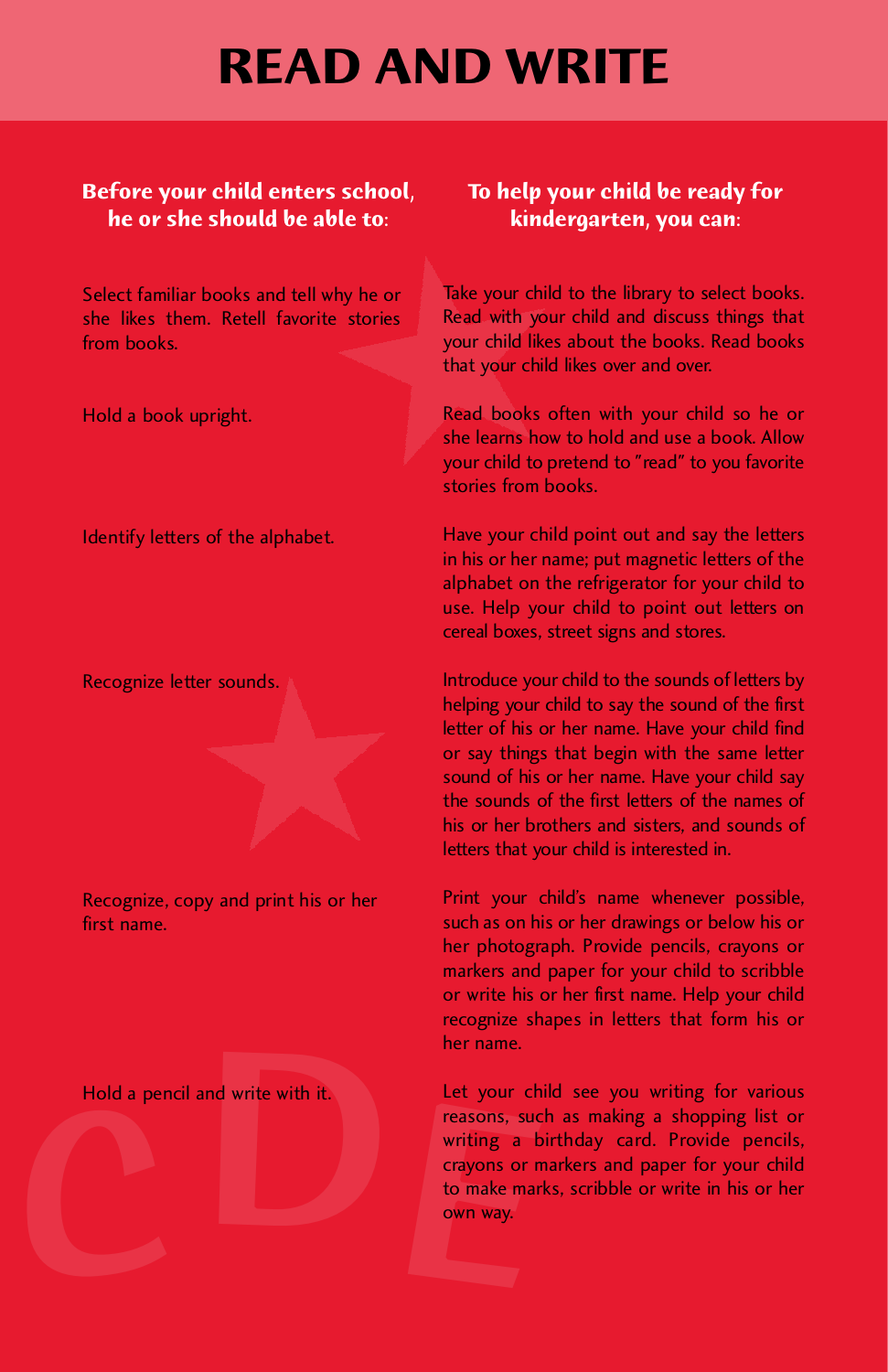### **USE MATHEMATICS**

#### **Before your child enters school, he or she should be able to:**

Recognize and count up to ten items.

Recognize the number symbols 1-10.

Describe and talk about objects that have different sizes, colors, shapes and patterns.

Sort items by "same" and "different."

Use the words "near," "far," "top," "bottom," "under," "first," "second," "last."

Sort objects from smallest to largest, shortest to tallest and lightest to heaviest.

### **To help your child be ready for kindergarten, you can:**

Turn meal times into counting fun by having your child count objects as he or she helps set the table. Count objects whenever you are driving or walking to school or on errands. Check out the local library for counting books —children love to read and re-read these books.

Play "I Spy" with numbers as you travel; find numbers in books; count, measure and estimate while making dinner. Look for number symbols in magazines, cut out and glue on paper all the 2s, 3s, etc. Put magnetic numbers on the refrigerator for your child to use.

Use a favorite story/picture book — describe objects according to color, shape and size. Play games with dancing and moving to a pattern: hop, wiggle, spin; hop, wiggle, spin. Play guessing games: "Can you find something that is red and round or looks like a triangle?" Color and draw patterns together.

Play games where your child has to find the matching sock, shoe and mitten. Set the table by matching every plate with a napkin, cup and fork. Look for picture games, playing cards and dominoes for finding matches.

familiar song to create a movement<br>t your hands on top of your head;<br>top of the box; crawl under the<br>se these words in directions: "Put<br>akers under the bed; put the teddy<br>op of the pillow."<br>variety of objects from your chi Use your morning routine to practice "First we get up, second we wash our face." Use the tune of a familiar song to create a movement song: "Put your hands on top of your head; stand on top of the box; crawl under the table." Use these words in directions: "Put your sneakers under the bed; put the teddy bear on top of the pillow."

Gather a variety of objects from your child's toy box and line them up from largest to smallest. Organize boxes of cereal, rice and pasta from tallest to shortest. Put a variety of objects in a bag; sort them from heaviest to lightest.